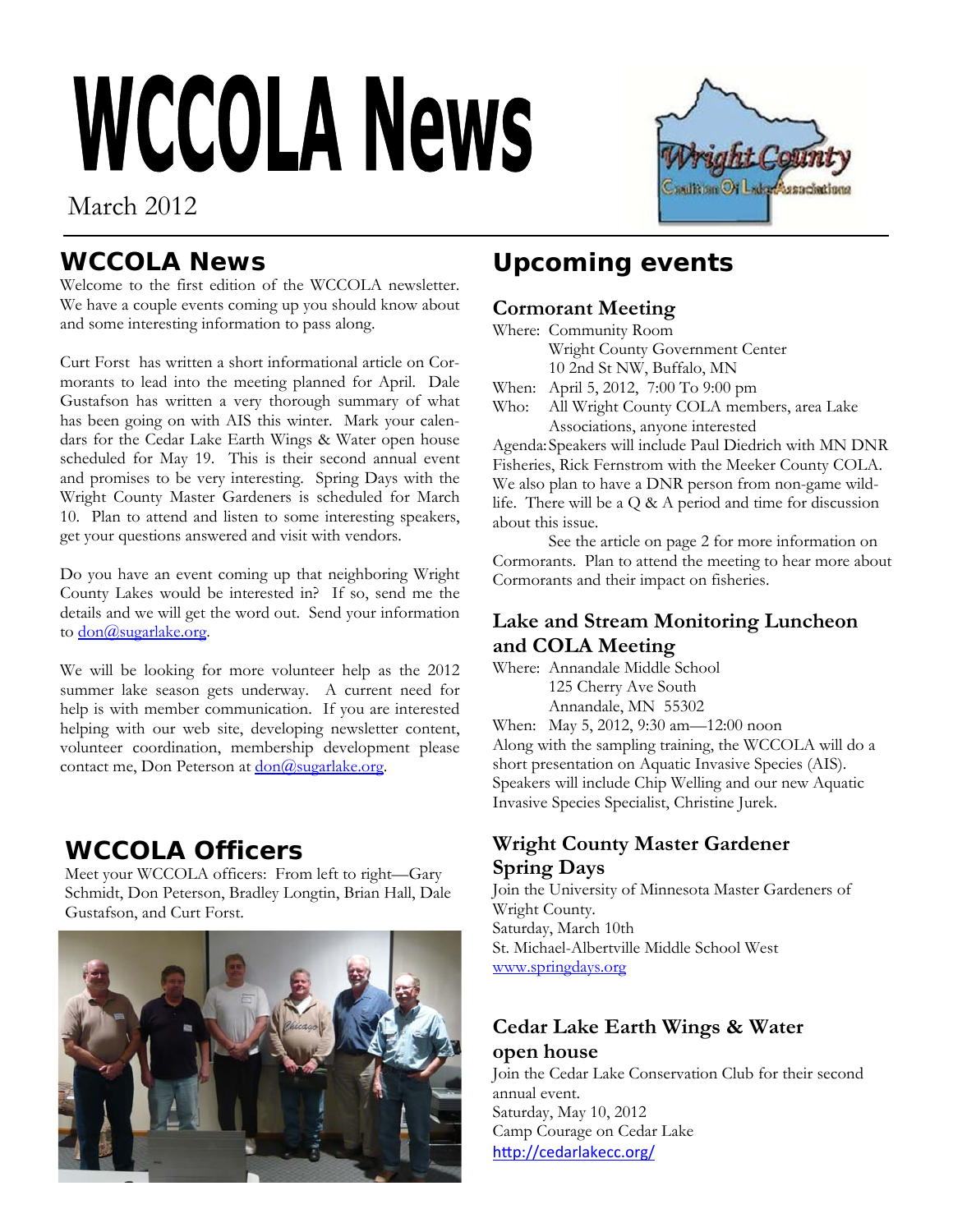## **Invasive Species Forum October 5, 2011**

An educational meeting was held Oct 5 at the Robert Ney Memorial Park Reserve. Four Wright County lakes presented information on their AIS programs. Each presentation generated many questions, comments, and comparisons. The following lakes presented information on their programs:

> Clearwater presented by Tom Bacon Granite presented by Peter Peshek Cedar presented by Orv Jonsrud and Dave Wagner Sugar by Dale Gustafson

Lake Associations present included: Bebee, Camp, Cedar, Charlotte, Clearwater, Fish, Fountain, Francis, Granite, Howard, Ida, John, Maple, Mink/Somers, Lake Mary, Pleasant, Sugar.



## **501c3 Status**

The application for the Wright County Coalition of Lake Associations 501c3 status has been submitted. We hope to have confirmation back early this year.

## **Treasurers Report**

Our treasurer, Curt Forst, reports \$625 in the bank.

## **Membership**

Membership stands at 18 paid Lake Associations. The membership renewal for 2012 should be in your email within the next two weeks. Dues remain at \$25, however any extra donations are appreciated.

## **Aquatic Invasive Species Prevention Grants**

The COLA has applied to the DNR to participate in this grant program. These grants are intended to help prevent the spread of aquatic invasive species. The intent is to fund public awareness projects. The grants require a 1:1 match from the grantee.

#### **Cormorants** By Curt Forst



The double-crested Cormorant (DCC) is the most numerous and widespread North American Cormorant. It's also the only one that occurs in large numbers inland as well as on the coast. Growing in numbers throughout its range, this cormorant is increasingly being blamed for declines in sport fisheries. There

can also be negative impacts on native wildlife and vegetation in areas where there are large numbers in a concentrated nesting site. Most of the information is anecdotal as there are few studies which look at the correlation between cormorant populations and impact on fisheries.

In 2011, a group from Meeker County Minnesota investigated the question of cormorant population impact on local fisheries, wildlife and vegetation. The focus of this study was an area 5.5 miles in radius from Pigeon Lake. They looked at DCC population numbers collected by the University of Minnesota from 2004- 2010. These population numbers were compared to Minnesota DNR fish net surveys for Lake Washington from 2001 to 2008.

Summary of the data demonstrated a 43% increase in the DCC population from 2004 to 2010. Fish net counts remained stable for those fish greater than 15 inches on Lake Washington. Fish less than 15 inches decreased in population. The impact on Pigeon Lake wildlife and vegetation suggested that other water bird species have been displaced; while vegetation from an island on Pigeon Lake has been devastated, removing habitat for other birds and animals.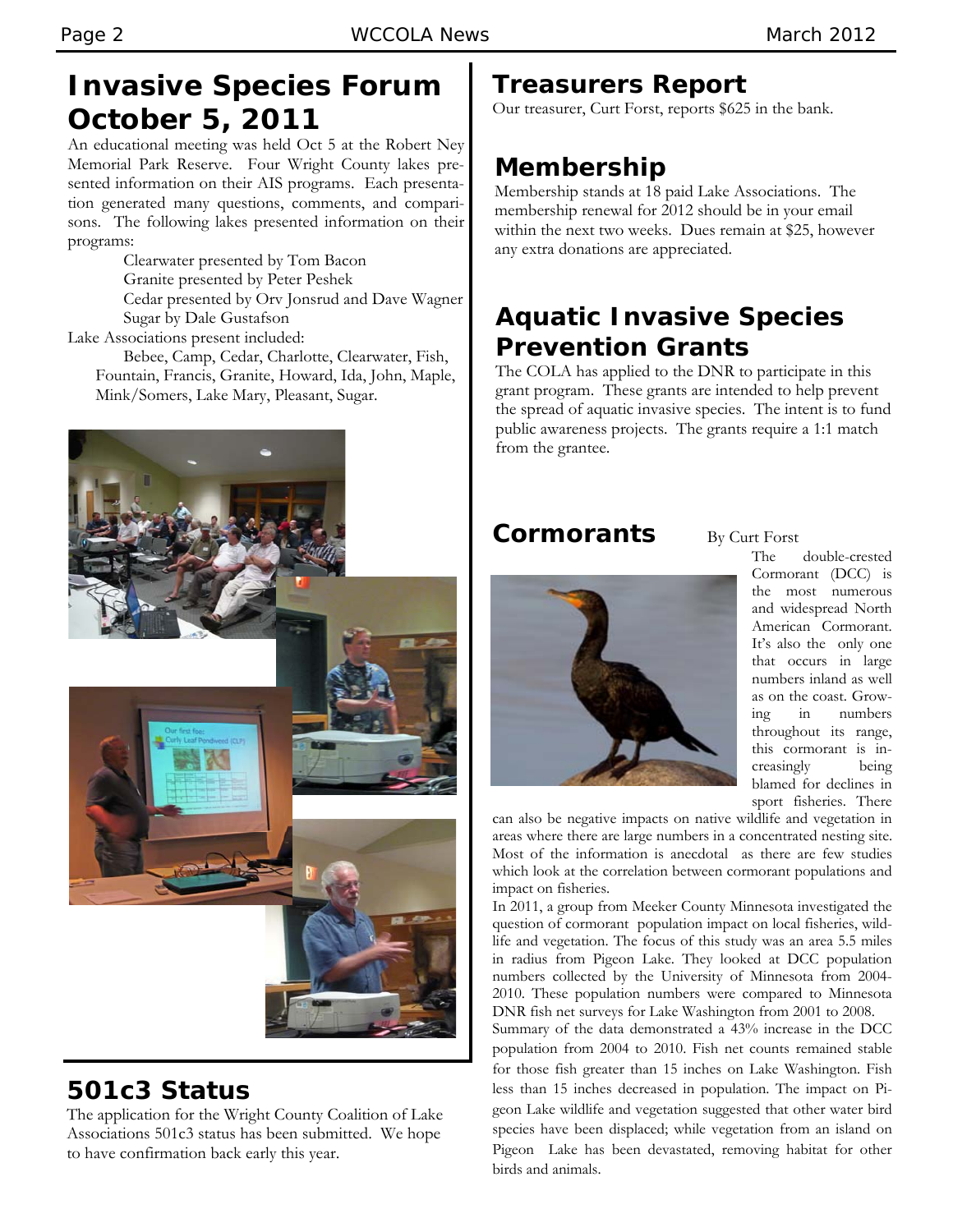#### **AIS 2012 update** By Dale Gustafson I have had the opportunity to serve on a new committee this year. It was called the Stakeholders Engagement project – management of Invasive aquatic plants. I have chosen to call it the AIS rules committee.

This group was made up of 9 DNR officials, 9 Lake Association representatives from around the State, and related industry professionals as well as other user groups like anglers. Included were Steve Hirsch (Director of the Division of Ecological and Water Resources) and Ed Goggess, (Director of the Division of Fish and Wildlife) This was a group of about 30 individuals and was the follow on committee from the early 2011 area input meetings about the DNR rules for AIS control. The original plan called for three phase meetings in 2011 resulting in a recommendation for rule change.

As the first meeting progressed it was clear that there was a polarization between the DNR staff and the Lake Association about how much and what needed to be changed. As the process went on, the DNR demonstrated a real willingness to make some significant changes. The second meeting was about the changes and how well they fit with the desires of the group. Not all things got changed, and not all is decided as of yet, but many are being incorporated into the new rules for 2012. These were very intense meetings, and I came away with a good feeling of accomplishment. I am sure there will be new issues that arrive, but they can be addressed as needed.

Below is a summary of what is proposed for this coming year:

Steve Hirsch reported several items.

 Recognized that in certain areas it appears that the Division of Ecological and Water resources and the Division of Fish and Wildlife have not been on the "same page." Both the directors stated that they would continue to bring their departments together on these issues.

 The permit process for AIS will be moved from Fisheries to the Department of Ecological and Water Resources; however, the two will work together in the transition. For this year the AIS permits for organizations (like lake associations) will be granted by Ecological Resources, and individual lake shore owner permits will continue to be handled by the Fisheries representatives. (In Wright County Audrey Kuchinski will continue to handle property owners permits, and a new addition to the Invasive Species staff, Christine Jurek, will begin working with the group permits for AIS).

 Many other issues were discussed and resolved and they will be apparent as new documentation is posted early this spring:

 The summary from Chip Welling was sent in a November 2 letter to the committee and published on the DNR website. (http://www.dnr.state.mn.us/eco/invasives/ aquatic\_plants.html)

#### **AIS 2012 update continued-1. Permitting**

**a**. Organizational and Operational Change

Assign permitting authority for Invasive Aquatic Plants to Ecological and Water Resources staff. This

will include issuance of Invasive Aquatic Plant Management Permits [M.S. 103G.615, Subd. 3a.].

Projects affected include:

- Rapid response to new Invasive Aquatic Plant infestations,
- Off-shore treatments of Eurasian watermilfoil and curlyleaf pondweed, and
- Large bay-wide or lake-wide control of Invasive Aquatic Plants.

Fish and Wildlife staff will retain permitting authority for near-shore APM permits to provide access to open water or provide for recreational use of shoreline while protecting habitat.

**b**. Provide guidance for decisions about permitting by development of a decision tree

**c**. Delineation of areas for treatment

Develop guidance for delineations, including potential conflicts of interest.

Build capacity for accurately delineating and treating infestations in a timely way. This will be accomplished, at least in part, by addition of two Invasive Species Specialists to the Program.

Explore the possibilities of certification of delineators.

**d.** Electronic permitting - Under development.

#### **2. Lake Vegetation Management Plans**

**a**. Improve the efficiency of management of Invasive Aquatic Plants by use of a standardized, short-form LVMP, which will be subject to revision to allow responses to changing conditions and new learning;

**b**. Ecological and Water Resources staff will take the lead in development and timely completion of LVMPs for Invasive Aquatic Plants.

**c**. Develop transition plans for lakes that have completed five years as pilot projects.

#### **3. AIS grant programs**

**a**. Simplify process of application.

**b**. Provide guidance for decisions about grants by development of a decision tree.

**c**. Expand eligibility of projects to receive grants to include most control of Eurasian watermilfoil, curly-leaf pondweed, and flowering rush. At the same time, control in near-shore areas for access that would ordinarily be initiated by the owner of the adjacent shore-land will not be eligible for grants.

**d**. Increase funding for grants and other expenses related to management of invasive aquatic plants during 2012 to \$1.1 million as compared to \$730,000 in 2011.

**e**. Continue to pursue long-term funding for AIS management.